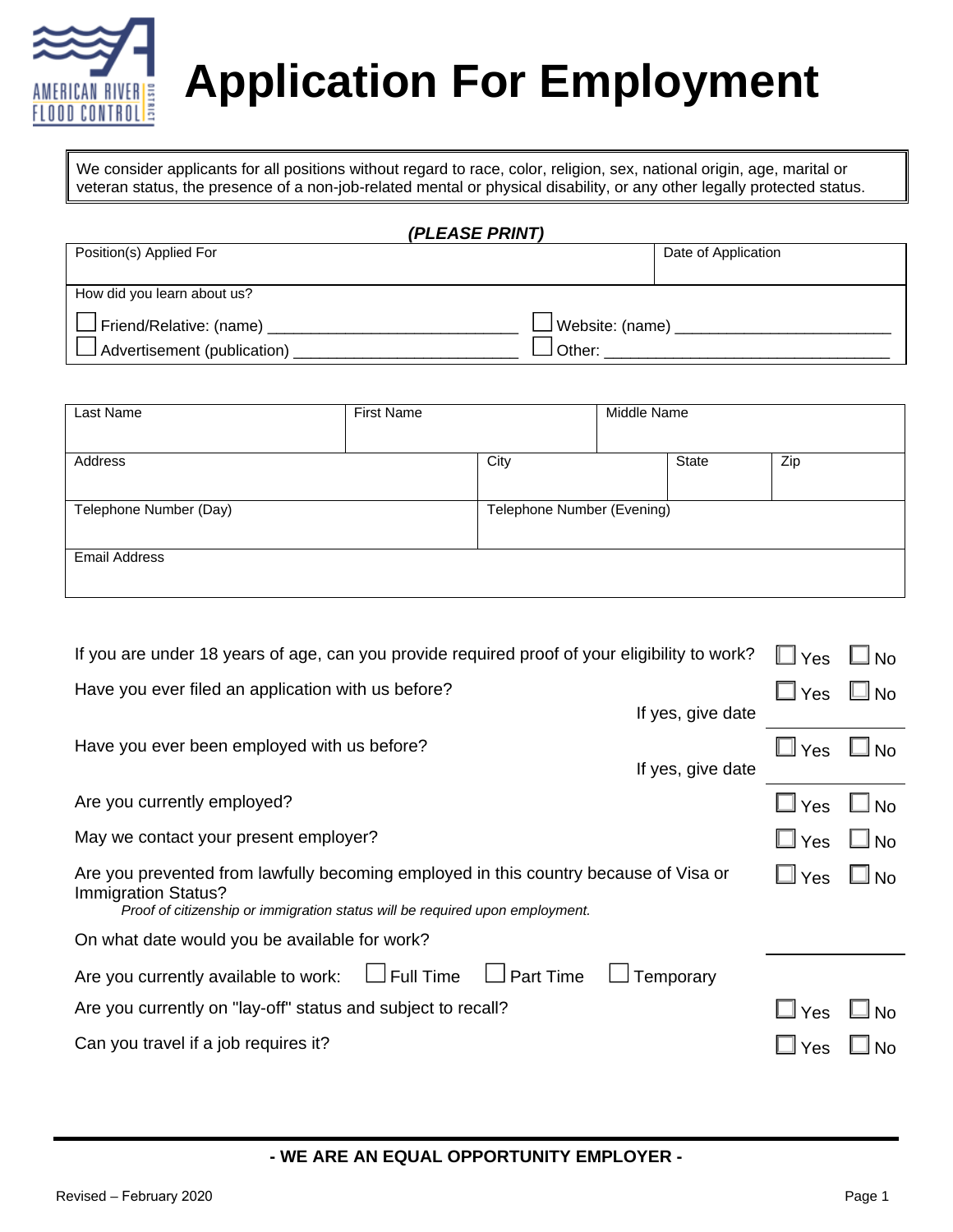### **Education**

|                                                                                                      | <b>High School</b> | Undergraduate<br>College/University* | Graduate/ Professional* |
|------------------------------------------------------------------------------------------------------|--------------------|--------------------------------------|-------------------------|
| School Name and City                                                                                 |                    |                                      |                         |
| <b>Years Completed</b>                                                                               |                    |                                      |                         |
| Describe Course of Study                                                                             |                    |                                      |                         |
| Describe any specialized training,<br>apprenticeship, skills and extra<br>curricular activities      |                    |                                      |                         |
| Describe any honors you have received                                                                |                    |                                      |                         |
| State any additional information you feel<br>may be helpful to us in considering your<br>application |                    |                                      |                         |

\*Education beyond the requirements on the job description or not related to the job for which you are applying need not be listed.

| Indicate any languages, other than English, that you can speak, read and/or write. |               |             |             |  |  |
|------------------------------------------------------------------------------------|---------------|-------------|-------------|--|--|
|                                                                                    | <b>FLUENT</b> | <b>GOOD</b> | <b>FAIR</b> |  |  |
| <b>SPEAK</b>                                                                       |               |             |             |  |  |
| <b>READ</b>                                                                        |               |             |             |  |  |
| <b>WRITE</b>                                                                       |               |             |             |  |  |

List professional, trade, business or civic activities and offices held.

*You may exclude memberships which would reveal sex, race, religion, national origin, age, ancestry, or handicap or other protected status.*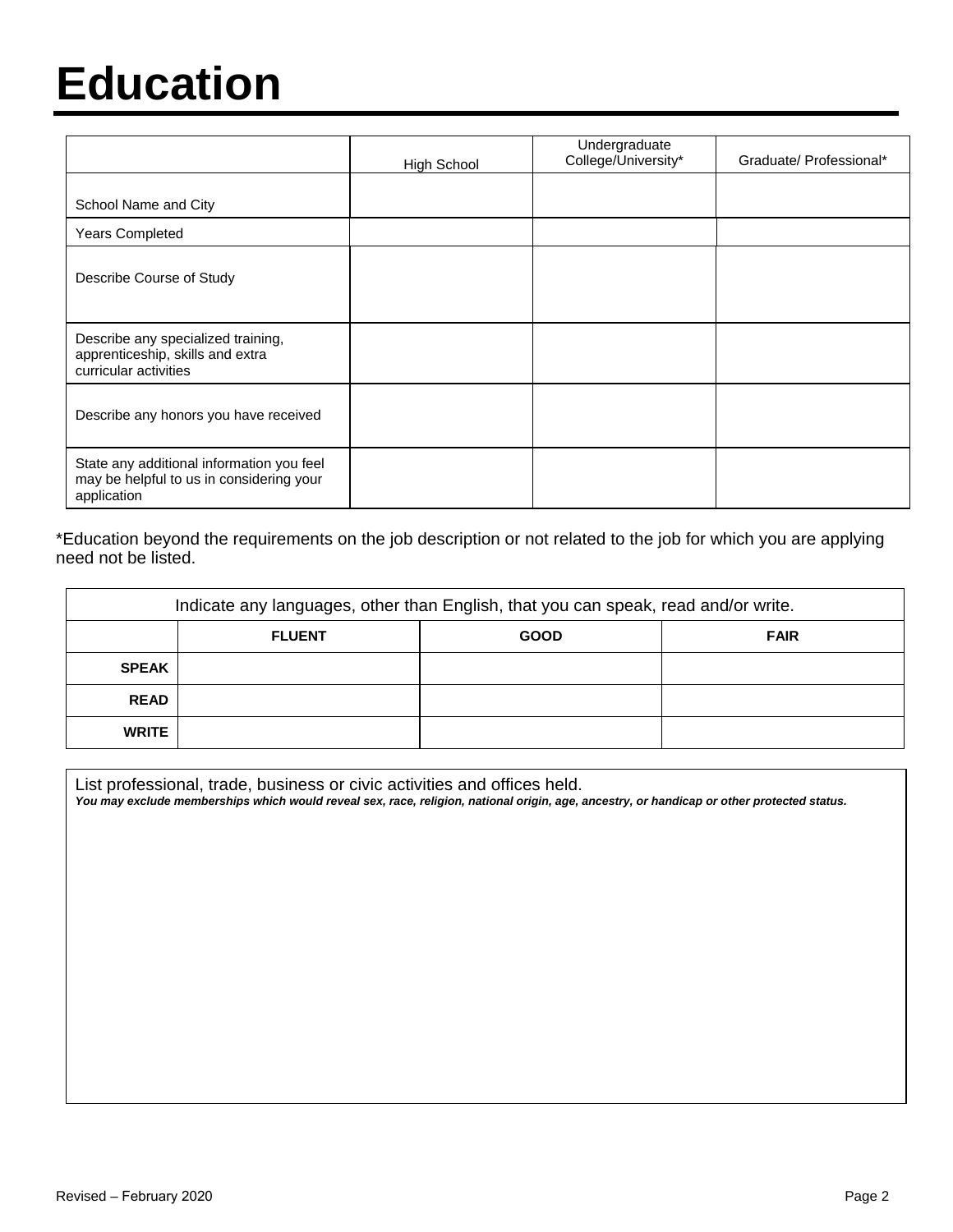## **Employment Experience**

Start with your present or last job. Include military service assignments and volunteer activities which relate to the job for which you are applying. You may exclude organizations which indicate race, color, religion, gender, national origin, mental or physical disability or other protected status.

| Employer                              |                | Dates Employed |                           | <b>Work Performed</b> |  |
|---------------------------------------|----------------|----------------|---------------------------|-----------------------|--|
|                                       |                | From           | $\overline{\mathsf{T}}$ o |                       |  |
| Telephone Number(s)                   |                |                |                           |                       |  |
| Address                               |                |                |                           |                       |  |
| Job Title                             | Supervisor     |                |                           |                       |  |
| Reason looking to leave or have left. |                |                |                           |                       |  |
| Employer                              | Dates Employed |                |                           | <b>Work Performed</b> |  |
|                                       |                | From           | $\overline{\text{To}}$    |                       |  |
| Telephone Number(s)                   |                |                |                           |                       |  |
| Address                               |                |                |                           |                       |  |
| Job Title                             | Supervisor     |                |                           |                       |  |
| Reason for Leaving                    |                |                |                           |                       |  |
| Employer                              |                |                | Dates Employed            | <b>Work Performed</b> |  |
|                                       |                | From           | To                        |                       |  |
| Telephone Number(s)                   |                |                |                           |                       |  |
| Address                               |                |                |                           |                       |  |
| Job Title                             | Supervisor     |                |                           |                       |  |
| Reason for Leaving                    |                |                |                           |                       |  |
| Employer                              |                | Dates Employed |                           | <b>Work Performed</b> |  |
|                                       |                |                |                           |                       |  |
|                                       |                | From           | To                        |                       |  |
| Telephone Number(s)                   |                |                |                           |                       |  |
| Address                               |                |                |                           |                       |  |

If you need additional space, please continue on a separate sheet of paper.

#### **Special Skills and Qualifications**

Summarize special job-related skills and qualifications acquired from employment or other experience.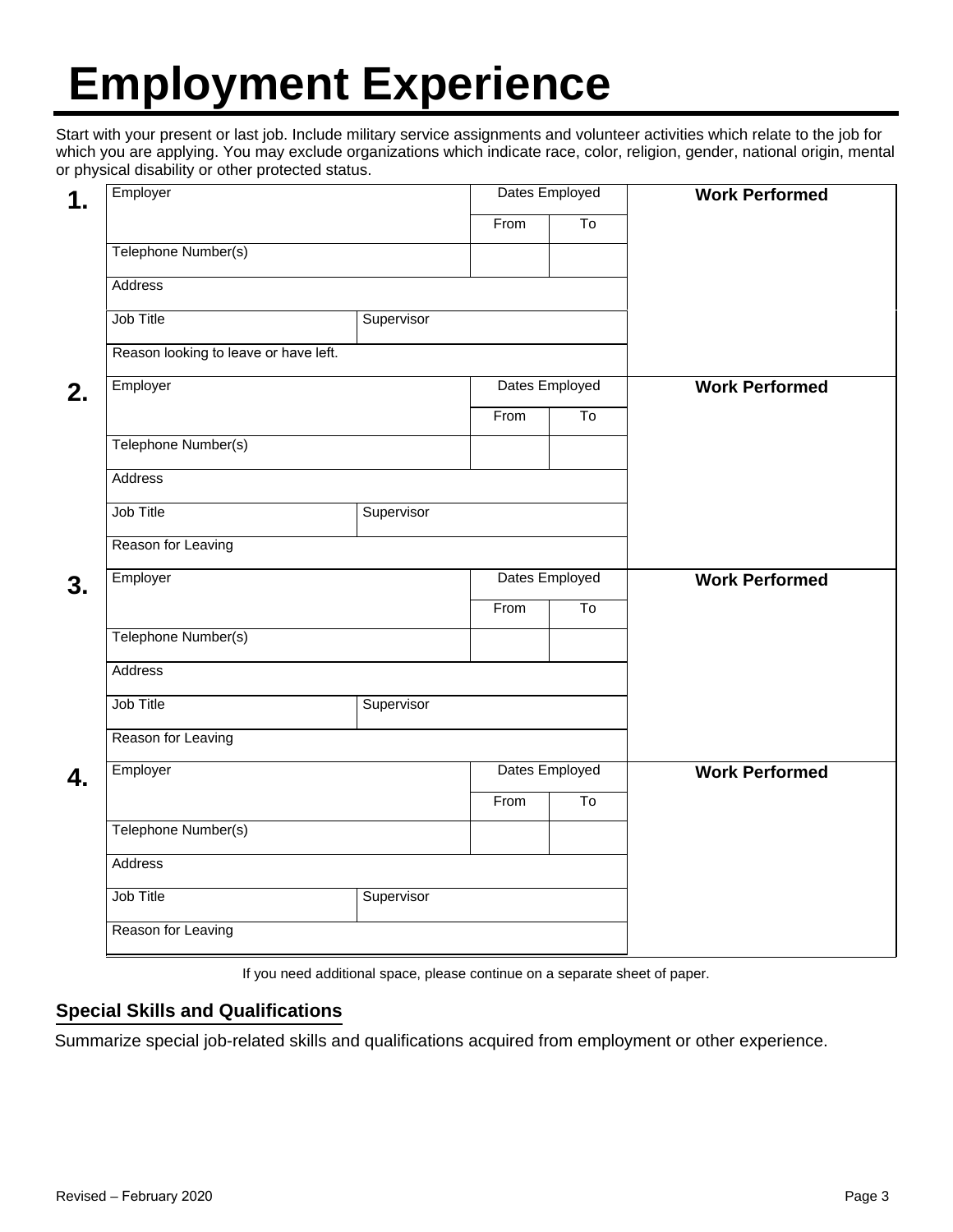## **References**

Give name, address and telephone number of three business references who are not related to you.

|    | <b>Name</b> | Relationship | <b>Email Address</b> | <b>Telephone Number</b> |
|----|-------------|--------------|----------------------|-------------------------|
| 1. |             |              |                      |                         |
|    |             |              |                      |                         |
|    |             |              |                      |                         |
| 2. |             |              |                      |                         |
|    |             |              |                      |                         |
|    |             |              |                      |                         |
| 3. |             |              |                      |                         |
|    |             |              |                      |                         |
|    |             |              |                      |                         |

Do you have the physical and mental ability to perform the tasks on the **attached** job  $\Box$  Yes  $\Box$  No description (with or without accommodation)?

*(If accommodation is necessary, please describe below)*